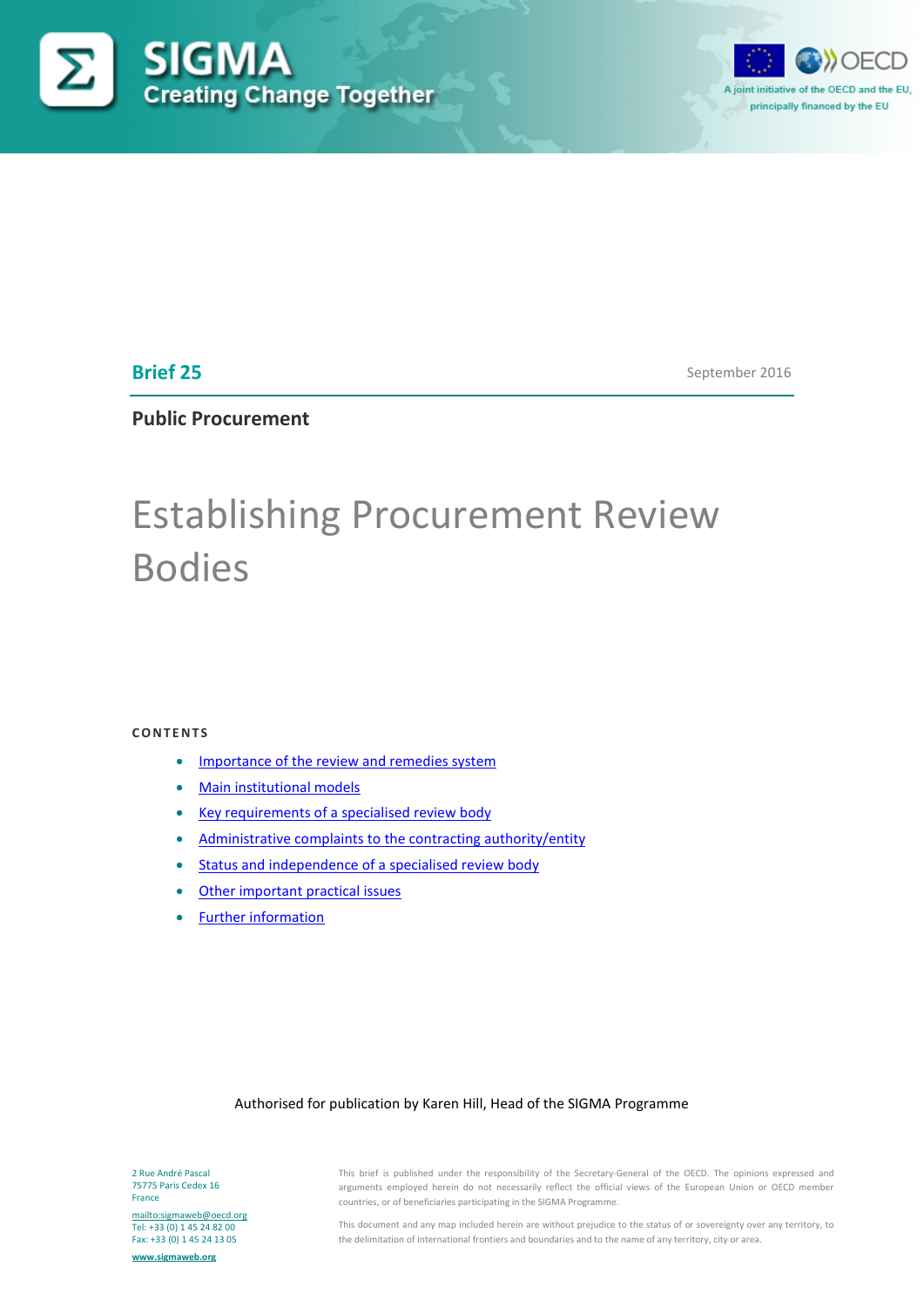### <span id="page-1-0"></span>**Importance of the review and remedies system**

The main objective of a public procurement complaints review and remedies system is to enforce the practical application of public procurement legislation by ensuring that violations of this legislation and intentional or unintentional mistakes of contracting authorities/entities are corrected. A well-functioning procurement review and remedies system is in the interest of all stakeholders – economic operators and contracting authorities/entities as well as the general public.

The public procurement review and remedies systems of Member States are established and developed on the basis of the specific requirements of the Remedies Directives<sup>[1](#page-1-2)</sup>, the Treaty<sup>[2](#page-1-3)</sup>, and the case law of the Court of Justice of the European Union (CJEU).

The review and remedies system needs to provide aggrieved tenderers and candidates with remedies, which must be:

- rapid;
- effective:
- transparent;
- non-discriminatory.

Although the Remedies Directives are addressed to Member States, candidate countries and some European Union (EU) partner countries are developing new sound and efficient remedies systems that are based on the general principles promoted by the Remedies Directives. This Brief aims to give general guidance – in particular to policy-makers in those countries – on one of the most important elements to be taken into consideration during the development and implementation of a remedies system: the establishment of the review body (or bodies).

The Brief first provides a description of the main institutional models in the EU, without attempting to evaluate their respective advantages/disadvantages or to recommend any particular institutional arrangements. It then highlights the key requirements provided in the Remedies Directives and in the CJEU case law for "specialised" review bodies. The last sections of the Brief mainly address aspects of good practice, such as the ways of ensuring the independence of review bodies and of dealing with other important issues involved in the establishment of a review body.

## <span id="page-1-1"></span>**Main institutional models**

There are a number of different models for the establishment of an institutional remedies framework as well as different approaches to enforcement in Member States<sup>[3](#page-1-4)</sup>. This variety is due to the diversity of national legal traditions. It is thus difficult to affirm that one model is

<span id="page-1-2"></span><sup>&</sup>lt;sup>1</sup> Directive 89/665/EEC on the co-ordination of the laws, regulations and administrative provisions relating to the application of review procedures to the award of public supply and public works contracts, 21 December 1989; Directive 92/13/EEC coordinating the laws, regulations and administrative provisions relating to the application of Community rules on the procurement procedures of entities operating in the water, energy, transport and telecommunications sectors, 25 February 1992; Directive 2007/66/EC amending Council Directives 89/665/EEC and 92/13/EEC with regard to improving the effectiveness of review procedures concerning the award of public contracts, 11 December 2007.

<span id="page-1-3"></span><sup>&</sup>lt;sup>2</sup> Treaty on the Functioning of the European Union – consolidated version of the Treaty on the Functioning of the European Union, *Official Journal of the European Union*, C 326, 26 October 2012. The Treaty is referred to in the Procurement Brief as "TFEU" or "Treaty".

<span id="page-1-4"></span><sup>3</sup> Information in this Brief on the main institutional models is drawn from *Public Procurement Review and Remedies Systems in the European Union*, SIGMA Paper No. 41 (2007), which has not been updated. For more recent information see also: Economic efficiency and legal effectiveness of review and remedies procedures for public contracts - [Final Study Country Fiches \(MARKT/2013/072/C\).](http://bookshop.europa.eu/en/economic-efficiency-and-legal-effectiveness-of-review-and-remedies-procedures-for-public-contracts-pbKM0414223/)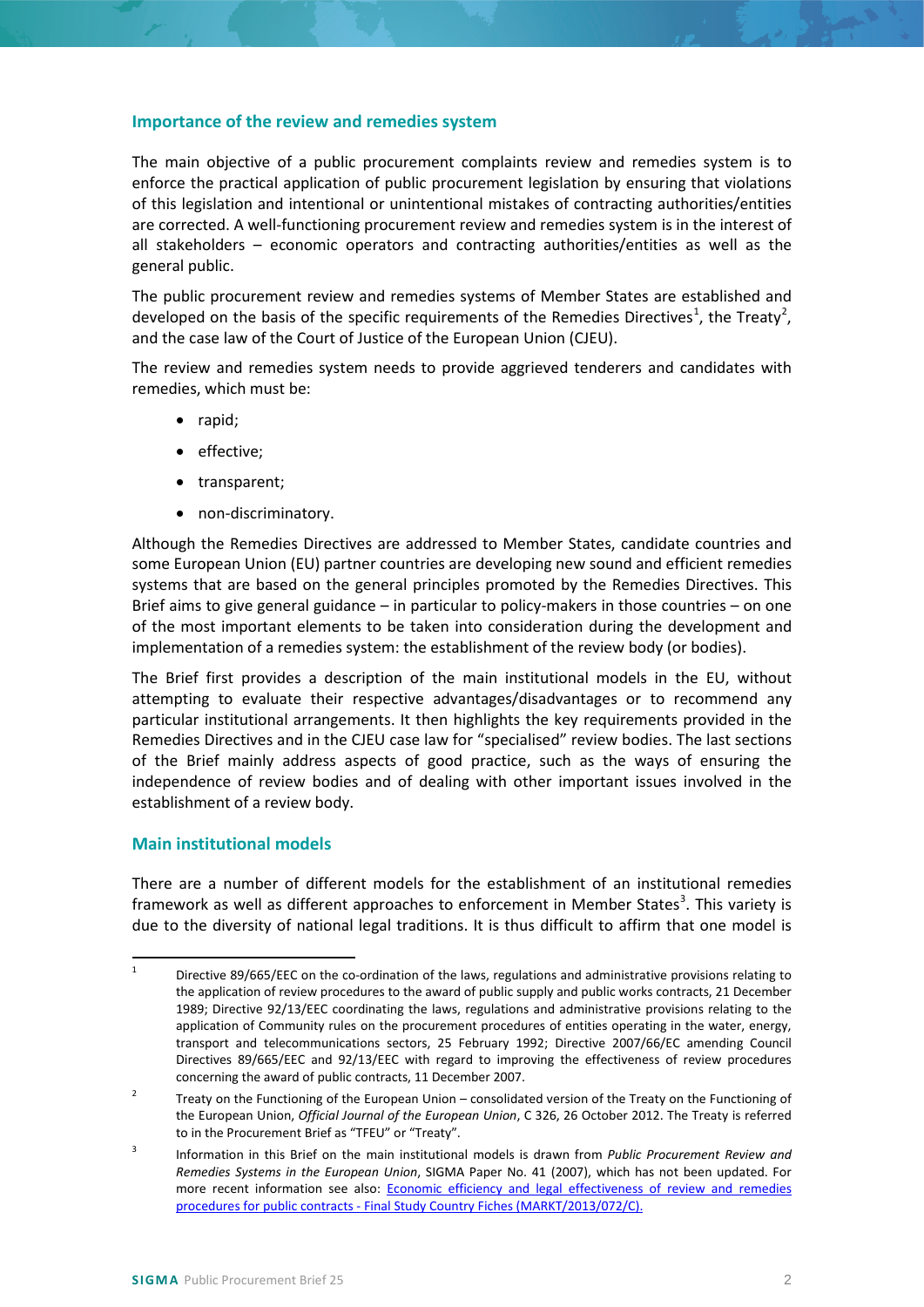better than another. Since all Member States enjoy institutional autonomy, each is free to choose the most suitable option for ensuring the effective review of public procurement contracts. Member States are not required to change their institutional structure in order to implement, apply and enforce EU law, but they may use national channels and mechanisms that are already in place, provided that they comply with EU law. At the same time, nothing impedes a Member State from setting up new, specialised administrative bodies with the authority to provide remedies.

Insofar as Member States ensure the effective review of public procurement contracts, they are free to confer remedies functions to any of the following bodies:

- regular courts;
- specialised administrative bodies; or
- a combination of the two.

The Remedies Directives provide that complaints may be brought before "separate bodies responsible for different aspects of the procedure". In the majority of Member States, the model chosen is a combination of various review bodies that are responsible for different aspects of review. For instance, it is common for claims involving damages to be reviewed in the regular courts. However, in some jurisdictions, the specialised procurement review body may review complaints without deciding on damages, if damages are claimed. Frequently, the conclusion of the contract is the point at which the two paths in such a system separate.

With regard to the **regular courts**, the Remedies Directives do not require the review to be conducted in civil or administrative courts. According to the procedural rules in each country, either option or both of them may be envisaged.

In Austria, Belgium, France, Ireland, Lithuania, Netherlands, Portugal, Sweden and the United Kingdom, the review of public procurement decisions is exclusively the task of regular courts.

Belgium makes a clear distinction between contracts covered by Directive 2004/18/EC and contracts covered by Directive 2004/17/EC. Belgian administrative courts deal with public procurement disputes concerning the first category of contracts, and civil courts deal with disputes involving second-category contracts.

In other Member States, the jurisdiction depends on the (private or administrative) nature of the relevant contract. France is an example of where both the civil and administrative courts are involved in the review process: the civil courts review the procurement decisions of privately-owned utilities.[4](#page-2-0)

A substantial difference between the various models concerns the level of the first-instance review body. The first instance refers in some cases to the lowest-instance administrative courts and in other cases to a higher degree of jurisdiction. The level of the first instance may have implications with regard to cost, speed and proximity to the parties. Proceedings in a high-level court may be costly, time-consuming and geographically distant from the place in which the procurement contract was carried out. These factors may deter tenderers from filing complaints. In contrast, proceedings in a low-level court may be less expensive, more rapid, and closer to the region of the procurement contract implementation; on the other hand, this body may lack experience and expertise.

**Specialised public procurement review bodies** do exist in approximately half of all Member States. These bodies are usually of a non-judicial or quasi-judicial nature (namely, similar to courts in the meaning of the TFEU, Article 267) and have the function of a first-instance review body. With some exceptions, the decisions of the specialised review body are binding,

<span id="page-2-0"></span><sup>&</sup>lt;sup>4</sup> Illustrative examples used in this Brief of the legal positions and practices in Member States are drawn from SIGMA Paper No. 41 (see footnote 3 above).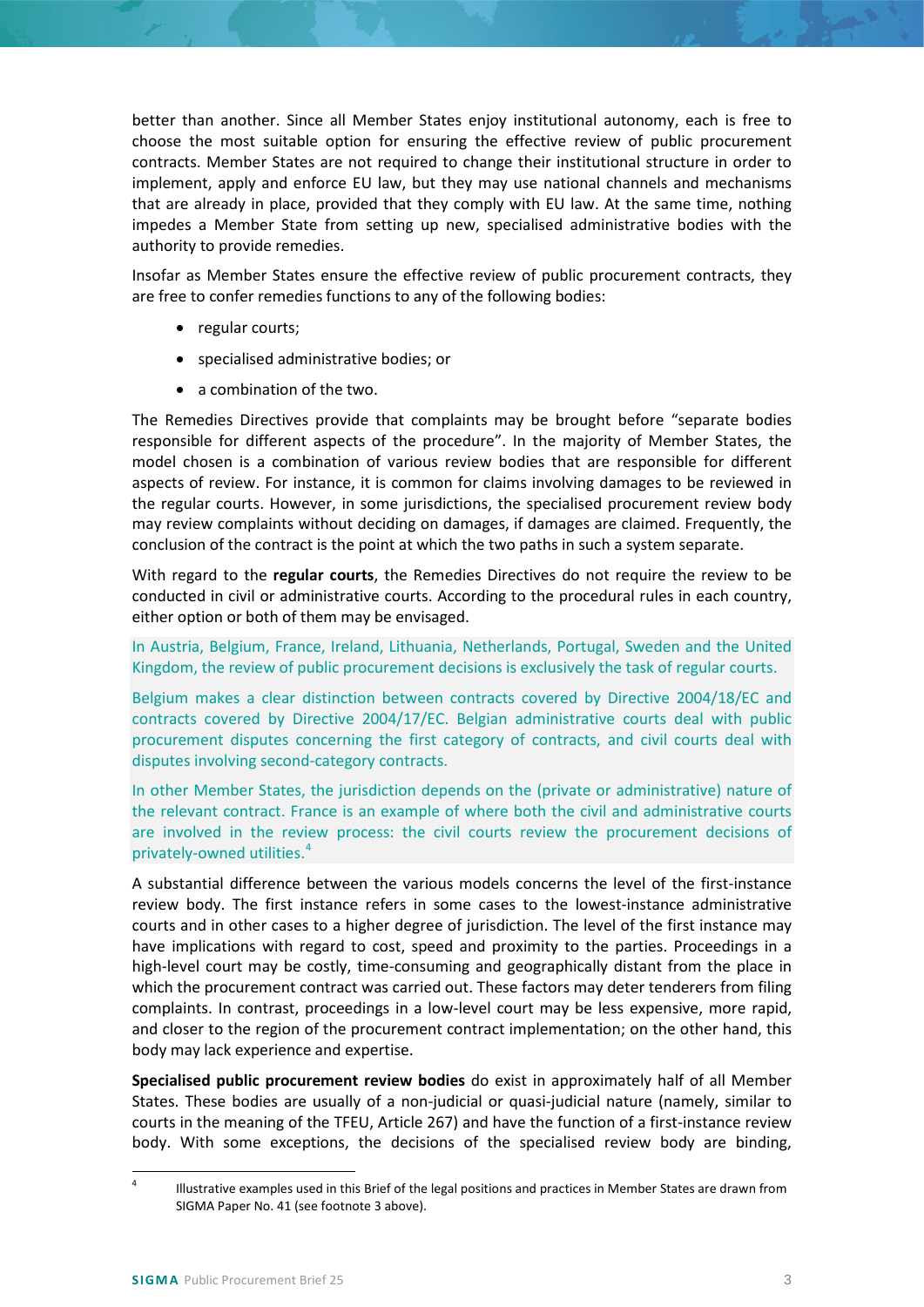although they are subject to appeal in civil or administrative courts, which may annul or change the decision in the second instance.

In many Member States the second instance is the last instance, but a number of Member States have third instances of judicial review, e.g. Estonia, Latvia, Lithuania, Netherlands, Slovakia, Sweden and the United Kingdom.

Several important advantages recommend the establishment of specialised procurement review bodies, particularly in candidate countries and potential candidates, as well as in any other country interested in implementing an efficient review system:

- The procedure is usually simpler and quicker than is the case in regular courts. These characteristics ensure the conditions for better fulfilment of the "rapidity" criteria, which must be a specific feature of the remedy system.
- The members of the specialised review body deal exclusively with procurement cases. As a result, they have the opportunity to gain specialised expertise very quickly and to become familiar with contract award procedures and other related issues.
- The costs of bringing a complaint before a specialised public procurement review body are often lower than the costs of review by a regular court, due to the length of the procedure and the need for legal representation in regular courts.

## <span id="page-3-0"></span>**Key requirements of a specialised review body**

Although a specialised public procurement review body is usually non-judicial, it may also be of a judicial character.

*Judicial character:* The case law of the CJEU<sup>[5](#page-3-1)</sup> has established the main requirements on the basis of which a body responsible for providing remedies should be considered as having a judicial (or quasi-judicial) character. The CJEU takes into account a number of factors, including whether the body is established by law and is permanent as well as whether its jurisdiction is compulsory, its procedure is between the parties (*inter partes*), it applies the rule of law, and it is independent.

- **The body is established by law.** In many Member States, the establishment of the review body is provided for in a dedicated chapter of the public procurement law (PPL). A special law covering solely the institutional aspect may also be a good solution. The legal provisions should regulate various aspects ensuring the functionality of the body, including for example provisions concerning the review body's competences, the appointment and dismissal of its members, the qualifications required of the review body's members, conflict-of-interest provisions, a predetermined system for the distribution of cases, and procedural requirements.
- **The review body is permanent.** The body is not established on an *ad hoc* basis. Its members remain in their position for a specified period, dealing with cases according to a predetermined distribution system.
- **The review body's jurisdiction is compulsory.** Any decision/determination made by the review body has to be enforceable. In particular, the body is conferred with powers to:
	- o impose interim measures, with the aim of correcting the infringement or preventing further damage. These interim measures include measures to

<span id="page-3-1"></span> <sup>5</sup> One of the most relevant cases of the CJEU is C-54/96, *Dorsch Consult GmbH v. Bundesbaugesellschaft Berlin*. See also C-203/14 *Consorci Sanitari del Maresme v Corporacio de Salut del Maresme i la Selva* for a more recent discussion of this issue.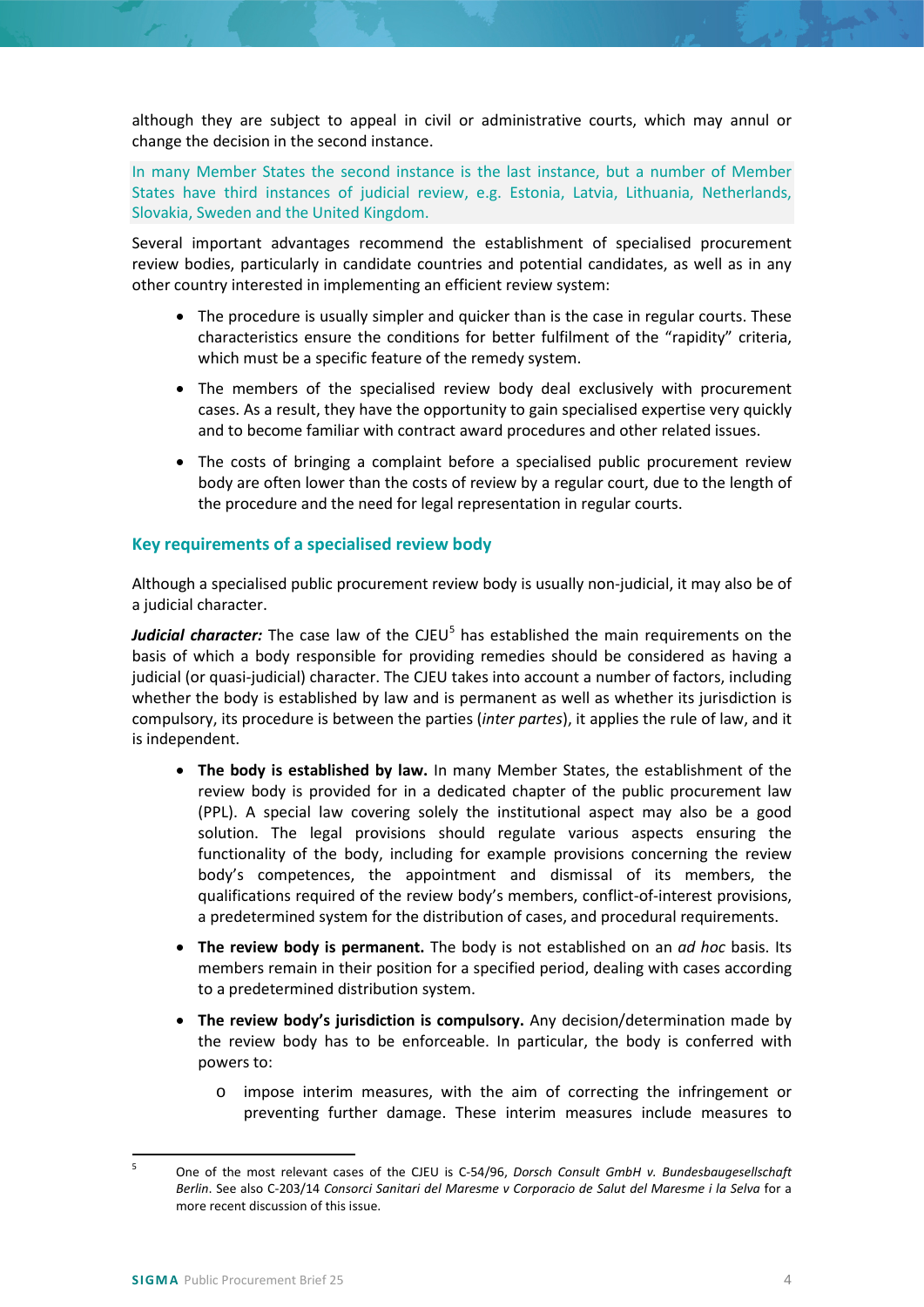suspend, or ensure the suspension of, the tender procedure or the implementation of any decision taken by the contracting authority/entity;

o set aside or ensure the setting aside of any decision that is taken unlawfully. This setting aside includes the removal of discriminatory technical, economic or financial specifications in the tender notice or in the tender documentation.

The authority to award damages is not a mandatory condition, and it is recommended to grant this authority to higher courts.

An exception can be noted in **Denmark**, where the Complaints Board is empowered to award damages. However, it is worth mentioning that the number of complaints in Denmark is very low, and the workload does not affect the requirement to ensure the rapidity of remedies. The award of damages is subject to a prior decision on the substance of the case, e.g. a decision upholding the complaint against an infringement of the applicable public procurement rules. Claims for damages are decided in accordance with the general principles of Danish law. Depending on the circumstances of the case, damages may amount to the tendering costs or to lost profits.

• **The procedure before the review body is between the parties (***inter partes***).** The general adversarial rules must be observed in all cases. All interested parties are given an adequate opportunity to present the facts and evidence, and each party should have the right to respond or to challenge all evidence and arguments presented by the other party. Oral hearings provide a better opportunity for both parties to address the other party's position, but an acceptable alternative is to allow the parties to submit written statements during the review procedure. Both parties must have access to the review proceedings file, with the exception of access to confidential information.

As a matter of principle, hearings of the **Hungarian Public Procurement Arbitration Board** are held in an open session, but the Council may decide to conduct *in camera* proceedings when this privacy would be necessary for reasons of state or of professional or business secrecy. Subject to a few exceptions, which are usually due to business secrets, access to the procurement file is fully guaranteed to all parties involved.

- **The review body applies the rule of law.** When it takes decisions, the review body is required to apply the provisions governing the award of public contracts, which are laid down in the relevant procurement directives and in the national legislation adopted to transpose these directives. This requirement is closely related to the first requirement (the body is established by law) because a strong argument for demonstrating that the body fulfils this requirement could be the fact that the general procedural rules ensuring the functionality of the body are themselves provided in the law.
- **The review body is independent.** This requirement covers many aspects institutional and financial – but the main principle is that the review body carries out its task independently and under its own responsibility, and that its members are subject only to observance of the law (more details are presented in the next section of this Brief).

*Non-judicial character*: In the cases where bodies responsible for review procedures are not judicial in character, the award of public contracts may be reviewed in the first instance by such bodies, but the Remedies Directives provide for some safeguards:

• Where bodies responsible for review procedures are not judicial in character, written reasons for their decisions must always be given.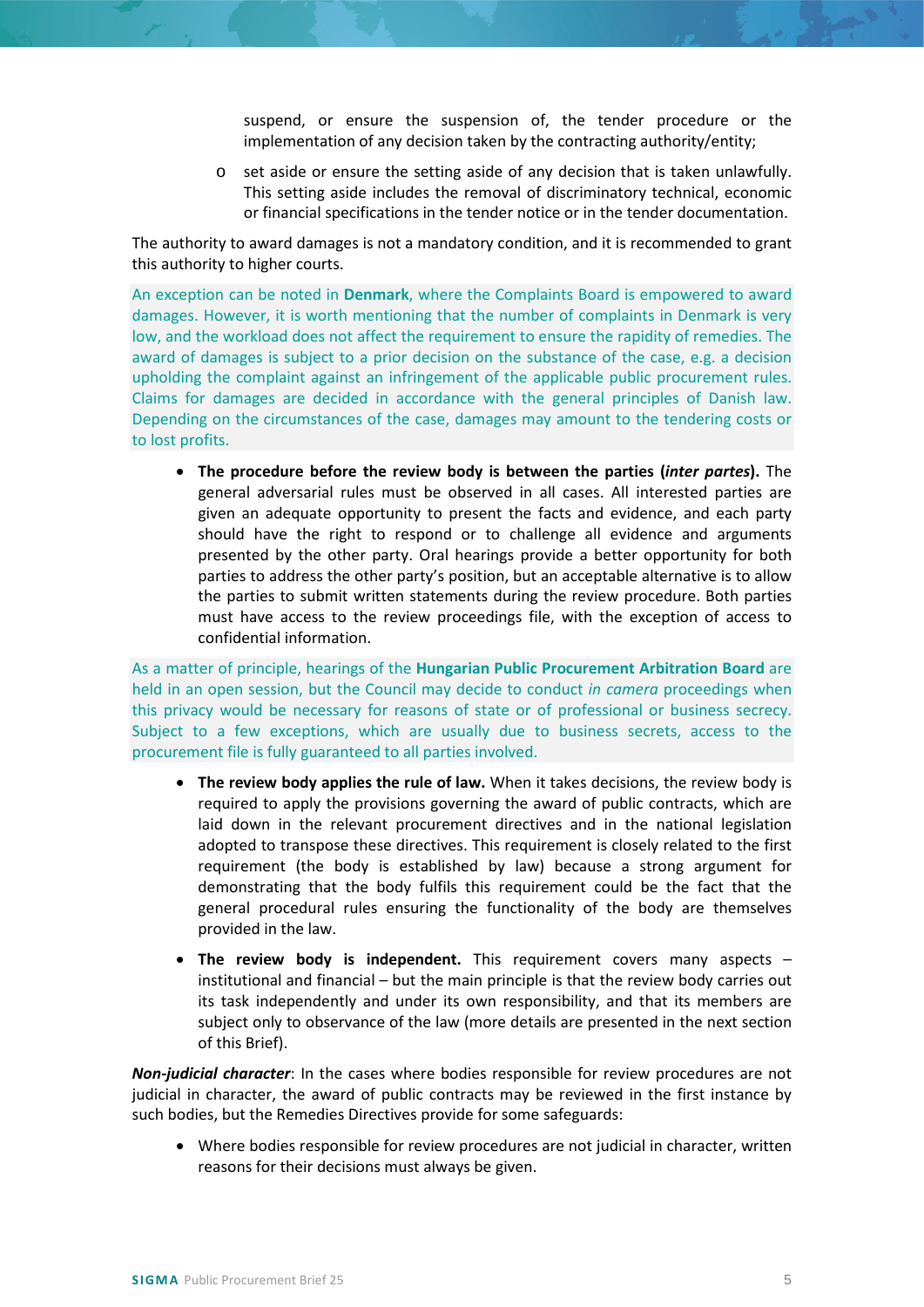• The decisions made by bodies that do not have a judicial character must be subject to judicial review or review by another body, which is a court or tribunal within the meaning of Article 267 of the TFEU that is independent of both the contracting authority and the review body. Such an independent body must satisfy the particular requirements of the second subparagraph of Article 2(8) of Directive 89/665/EEC[6.](#page-5-0) Basically, it must fulfil all of the six requirements presented above.

The public procurement review and remedies system in **Cyprus** can be subdivided into three elements: a complaint to the contracting authority, non-judicial review through the **Tenders Review Authority (TRA)**, and judicial review through the Supreme Court of Cyprus. The TRA was set up with the power to review any decisions taken by contracting authorities prior to the conclusion of any public contract for an alleged infringement of the law. Hence it is a specific public procurement review body independent from the Cypriot Government. However, the members of this body do not have a status that is comparable to that of judges. The TRA has five members, including the chairperson. Any person aggrieved by a decision of the TRA or by any decision taken by a contracting authority before or after the conclusion of the contract can challenge such a decision before the Supreme Court of Cyprus. The members of the Supreme Court and its chairperson are judges, and their status is governed by the Constitution of Cyprus.

**Rules under the Agreement on Government Procurement**: Fundamental requirements for public procurement review and remedies procedures were established by the 1994 World Trade Organization (WTO) Agreement on Government Procurement (GPA), which was revised in February 2014, and also by the UN Commission on International Trade Law (UNCITRAL) Model Law, which was updated in 2011. These basic function indicators set a foundation on which governments could build remedies institutions and review procedures to accommodate the public interest in the efficient use of public expenditure and at the same time to protect the interests of private stakeholders participating in award procedures.

It is useful to highlight that the GPA contains similar principles regarding review bodies as those provided by EU legislation. It is true that the case law of the CJEU offers many more details on the interpretation of the general principles, applicable in specific circumstances, but the similarities between the EU and the WTO on how to address the issue of review bodies are worth emphasising as an example of good practice, which is recognised as such at the international level.

According to the GPA, a supplier must have the right to appeal a decision to "an impartial administrative or judicial authority that is independent of the procuring entity whose procurement is the subject of the challenge", and "a review body that is not a court shall have its decisions subject to judicial review or have procedures that provide that:

- (a) the procuring entity shall respond in writing to the challenge and disclose all relevant documents to the review body;
- (b) the participants to the proceedings (hereinafter referred to as "participants") shall have the right to be heard prior to a decision of the review body being made on the challenge;
- (c) the participants shall have the right to be represented and accompanied;
- (d) the participants shall have access to all proceedings;

<span id="page-5-0"></span> <sup>6</sup> Article 2(8) of Directive 89/665/EEC: "*The members of such an independent body shall be appointed and leave office under the same conditions as members of the judiciary as regards the authority responsible for their appointment, their period of office, and their removal. At least the President of this independent body shall have the same legal and professional qualifications as members of the judiciary. The independent body shall take its decisions following a procedure in which both sides are heard, and these decisions shall, by means determined by each Member State, be legally binding."*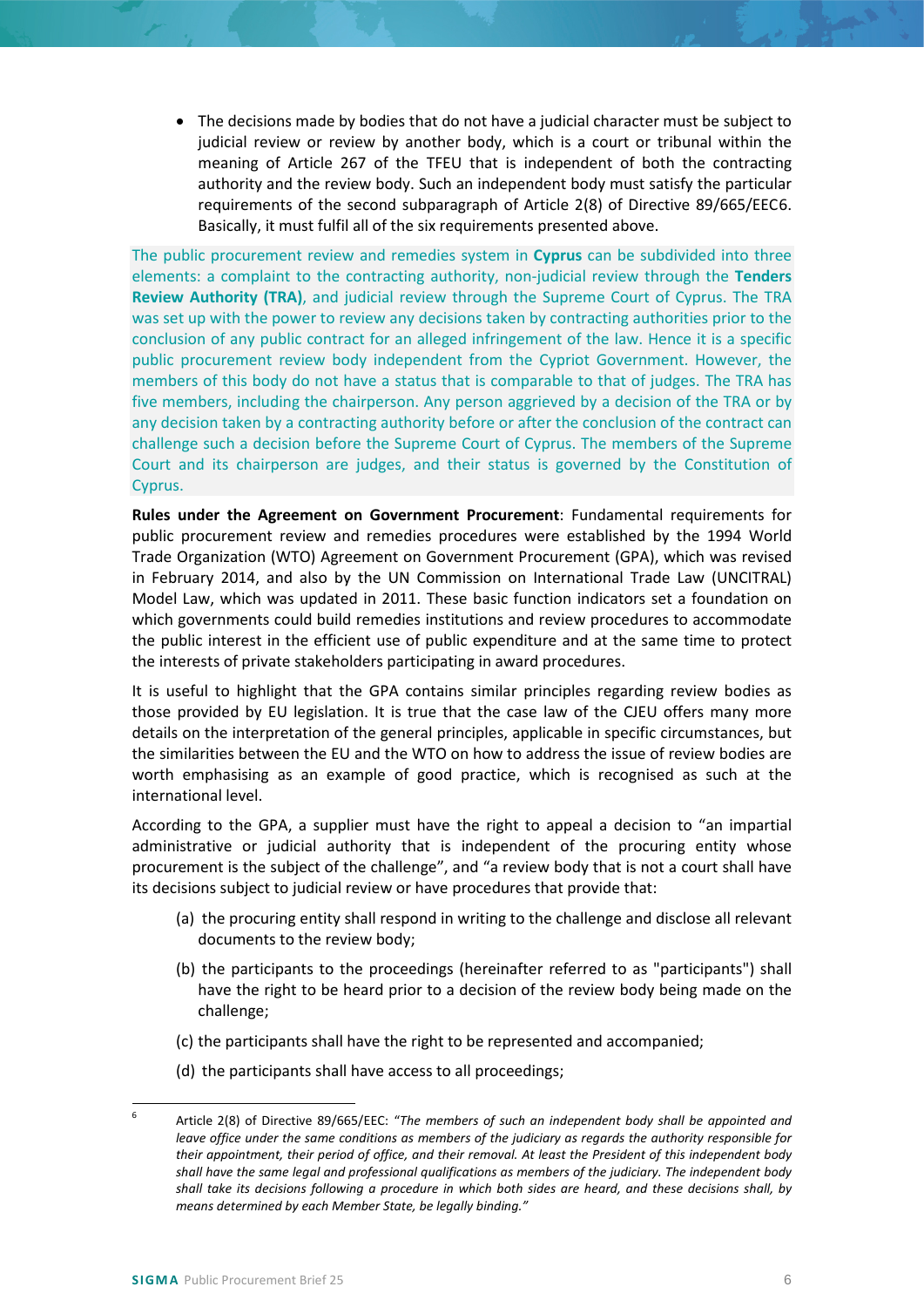- (e) the participants shall have the right to request that the proceedings take place in public and that witnesses may be presented; and
- (f) the review body shall make its decisions or recommendations in a timely fashion, in writing, and shall include an explanation of the basis for each decision or recommendation."[7](#page-6-2)

## <span id="page-6-0"></span>**Administrative complaints to the contracting authority/entity**

The legislation in some Member States provides for the obligation or possibility to:

- lodge a prior administrative complaint to the contracting authority/entity that committed the alleged breach of public procurement law; or
- notify the contracting authority/entity of the intention to seek review.

Both of these obligations are optional, according to the Remedies Directives.

The possibility of filing a complaint directly with the contracting authority may offer certain advantages, especially in cases where a genuine and obvious mistake rather than a deliberate breach of public procurement law is the reason for the dispute. The tenderer can avoid confrontation with the contracting authority because the latter has the chance to correct its mistake. This solution may be the quickest way of correcting the violation, and it provides the possibility of avoiding the costs involved in review proceedings.

Although this kind of rule could be useful in practice, the **prior complaint to the contracting authority/entity is not regarded as a first stage of the review process**, according to the Remedies Directives.

A disadvantage is that waiting for a contracting authority/entity to decide on a complaint may be time-consuming and can prolong the overall review procedure. However, in the event that a prior notification has been sent to the contracting authority/entity, in parallel with the submission of a complaint to the review body, there is no obligation to wait for the decision of the contracting authority/entity. This is one reason why some Member States require economic operators that are seeking quasi-judicial or judicial review to send a copy of their complaint or lawsuit only to the contracting authority/entity concerned. This procedure gives the contracting authority/entity itself the opportunity to correct the violation before entering into review proceedings.

## <span id="page-6-1"></span>**Status and independence of a specialised review body**

One requirement of the Remedies Directives, which is also a matter of international best practice, is the independence of the review body. This requirement can be considered as a cornerstone for ensuring credible results of remedy procedures against public procurement decisions.

The issues related to this independence should be addressed on two levels:

- independence of the review body as an institution;
- independence of the staff members of the review body.

With regard to the **independence of the institution**, irrespective of whether the specialised review body has independent legal status, the review body has to be (1) independent from the parties in procurement procedures – contracting authorities/entities and economic operators; and (2) functionally independent of the government.

<span id="page-6-2"></span> <sup>7</sup> WTO Government Procurement Agreement 2014, Article XVII – Domestic Review Procedures.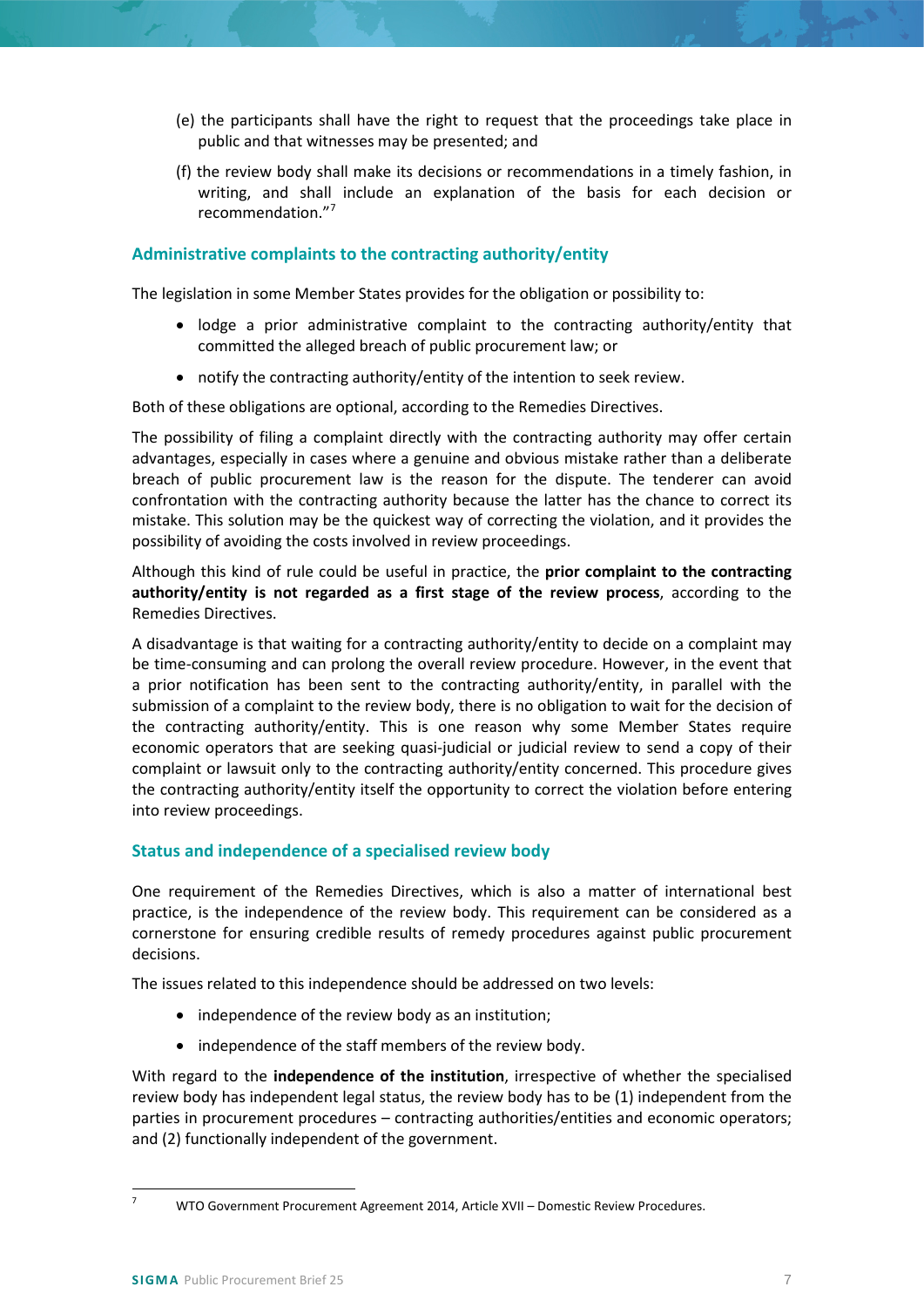Even if the review body is technically independent of contracting authorities/entities, it still forms part of the state apparatus, and as a result there will always be a residual concern that it is not fully independent from the government. The failure to guarantee such independence of action would lead to a lack of credibility, which would have serious implications for the procurement system as a whole and for the tangible benefits that a well-functioning system was designed to offer. If the review body was unable to enforce procurement regulations against defaulters, or even if it was perceived to be unable to do so, aggrieved tenderers would see no benefit in filing complaints, and breaches of the regulations would go uncorrected.

For those reasons, the status of the review body is also linked to its location within the governmental hierarchy. As long as the review body is under the supervision of a minister, it is difficult to demonstrate the real independence of this institution and of its staff, who must be protected from undue political interference. Even if the connections with a ministry are limited to administrative issues only, an unavoidable consequence of this link is that tenderers might have the perception that the review body remains part of the hierarchy and that its independence and neutrality can be affected at any time. The review function presupposes the power of the institution to make quasi-judicial decisions (including the award of compensation) against the government. It is open to question whether a ministry would have the power and/or credibility to make such decisions.

Consequently, the best solution is probably to place the review body outside a ministry, preferably as a separate institution. In any event – even if it is not possible to ensure "absolute" independence – keeping the review body outside any hierarchical positioning within the governmental apparatus would serve mainly as a means of preserving its independence and neutrality<sup>[8](#page-7-0)</sup>.

In general, modern state administrative systems require a separation of powers within the administration in order to guarantee accountability, due process and probity. Those responsible for policy making, interpretation, implementation and advice are thus not the same as those responsible for enforcement (including the review and remedies function). With very few exceptions, in all of the Member States where specialised review bodies have been established, those institutions have a clear and exclusive responsibility to provide remedies. It is very important to ensure the separation of powers and competences within the public procurement system in order to avoid any conflict of interest and to generate trust in the system.

In many countries that have started to build new public procurement systems, in the first stage the regulatory body (Public Procurement Office/Agency/Authority – PPO/PPA) has also been granted the powers of a review body for public procurement decisions.

If the regulatory body is tasked, according to the law, to give advice to contracting authorities/entities, it might sometimes be faced with its own advice. This situation would be even more complicated if that body were involved in *ex ante* control of all or part of the procurement process. The consequence is that the regulatory body would be in a position to resolve complaints in cases where the PPO/PPA itself has already accepted (or even imposed) an allegedly wrong decision.

The same incompatibility can be noted in cases where the review body is directly involved in procurement transactions, for instance when it has been assigned, among other tasks, to act as a central procurement body.

In such cases, the institution becomes the *regulator*, *regulated*, *controller* and *judge*, and a potential conflict of interest and abuse are almost unavoidable. These arrangements do not comply with the requirement of the independence of review bodies, and many countries have

<span id="page-7-0"></span> <sup>8</sup> See CJEU case C-53/03, *Synetairismos Farmakopoion Aitolias & Akarnanias (Syfait)* and Others v GlaxoSmithKline, in particular paragraphs 30 and 31.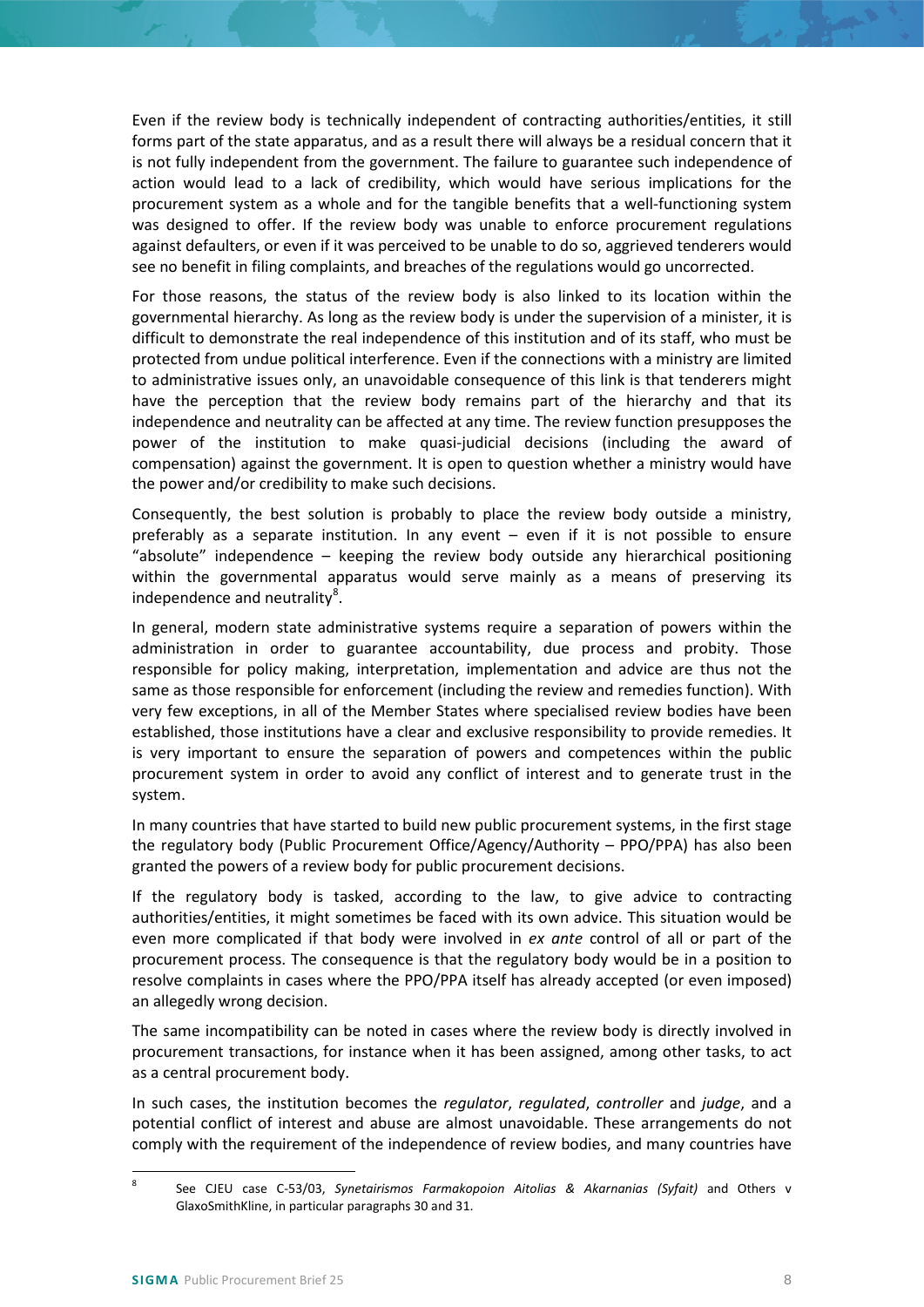changed the institutional framework during the ongoing process of reforming the public procurement system.

Particular attention should be paid to the financing of the institution. A specialised review body has to be financially independent, with its own budget. Adequate funding is necessary to guarantee its independence and to ensure proper staffing (including administrative support staff) and other resources so as to provide services at the level of quality required. The best solution is to secure financing by means of the legal/regulatory framework. If the financing is inadequate or even in the case where the financing is adequate but is subject to administrative decisions and can be easily changed, the review body will not have real independence to fulfil its obligations.

The review body has to be provided with a sufficient infrastructure (e.g. office space, information and technical communication equipment, database, and training) to successfully carry out its work.

With regard to the **independence of the members of a specialised review body**, this independence is an essential requirement for demonstrating the independent status of the review body as an institution.

One of the most important aspects is the set of rules regulating the procedures of appointment and dismissal. The possibility of annulment of members' appointments, prior to the expiration of their mandate, has to be limited to only a few specific circumstances that have been very well defined in the law. The person/institution officially appointing members of the review body should be the same as the one with the power to dismiss them (but only in the special circumstances provided for in the law). The more independent the person/institution that has the legal powers to appoint/dismiss members of the review body, the more secure their position will be and hence their independence.

#### **Austria**

The independence of administrative judges (permanent members – *Senatsvorsitzende*) is guaranteed by constitutional law. The permanent members are appointed by the **Federal President of Austria**; the chairperson and deputy are nominated for life.

There are professional qualification requirements for appointment (specific knowledge of public procurement and legal experience). The chairperson, deputy and permanent members must be qualified lawyers with at least five years of professional experience in the practice of law or in the field of public procurement.

#### **Slovenia**

The National Review Commission (NRC) in Slovenia is a specialised, independent and autonomous national body reviewing public procurement award procedures, as prescribed in the Act on the Review of Public Procurement Procedures. The president and the four members of the NRC are appointed by the National Assembly, on a proposal from the Commission for Mandates and Elections, for a term of five years with the possibility of re-election.

The president and two of the members must have a university degree in law and a vocational degree allowing admittance to the Bar. The other two members must have a university degree in economics or engineering.

In any event, the members of the review body must be protected by law from any interference or even pressure that may be exerted at the executive and/or political level. The members of the review body must exercise their functions with complete independence, and any instructions given, in the performance of their duties, on behalf of another person must be prohibited by law.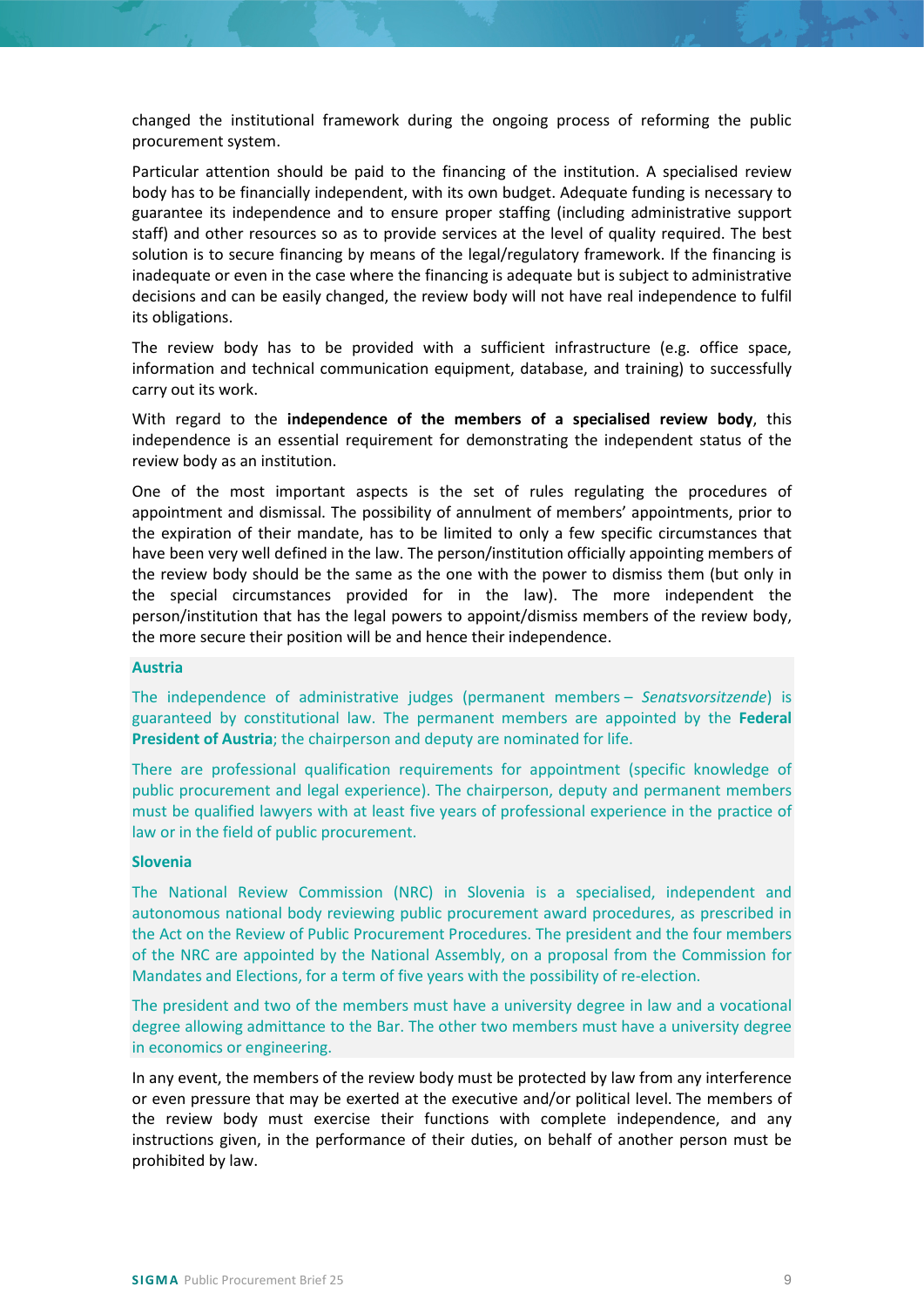The independence of review body members is a prerequisite for ensuring their impartiality, which is a fundamental principle of all judicial, quasi-judicial and administrative institutions. However, this impartiality may be affected by conflicts of interest that cannot be avoided and can arise naturally, without anyone being at fault. For this reason, the law or at least the regulations must provide rules on the identification and disclosure of conflicts of interest and propose actions that may be taken to avoid or mitigate them. Review body members should be excluded from participation in review proceedings whenever they have a private interest in the decision. For example, a member may be personally concerned or may be the relative of a person who is one of the parties in the dispute. In that event, it is appropriate for the member to maintain his/her position but refrain from participation in any decision-making process on the matters affecting him/her. This action can be taken by abstaining from a voting procedure, withdrawing from the discussions of relevant proposals, and refusing to receive any documents or other information related to the case.

As a general rule, review body members should be forbidden to:

- perform commercial activities, including consultancy activities, directly or through intermediaries;
- be a member of a group of economic interests;
- be a member of a political party and perform or participate in political activities;
- exercise any public or private function, except for activities in teaching, scientific research and/or literary and artistic creation.

Financial safety is another aspect that must be treated carefully when discussing the independence of the members of the review body. Persons in such positions could be exposed at any time to financial or other kinds of temptations, and they must be capable of withstanding such enticements. In those countries where the level of salaries in the public sector is generally lower, it is advisable to find a legal solution for implementing special salary schemes/grids in order to ensure a reasonable financial status for review body members.

## **Romania**

The members of the National Council for Solving Complaints in Romania are public servants with a special status (independence, procedure of selection and appointment, incompatibilities and interdictions, salaries) and experience in the field of procurement law. The Council members are selected by competition, based on professional skills and reputation, and are formally appointed by the Prime Minister. They must have a university degree and at least two years of professional experience in public procurement. At least half of the Council members must be qualified lawyers.

With regard to their level of remuneration, the Council members are assimilated to the function of secretary general of the government.

## <span id="page-9-0"></span>**Other important practical issues**

It is not sufficient to simply describe "on paper" the kind of review body that should be put in place and the applicable general rules. A number of additional details need to be carefully addressed. These details are not expressly provided for in the Remedies Directives, but they have a potential impact on the general principles of non-discrimination, effectiveness and transparency.

Concerning the **observance of the principle of non-discrimination**, the general understanding is that the access to remedies should be open to all economic operators without discrimination, especially on grounds of nationality.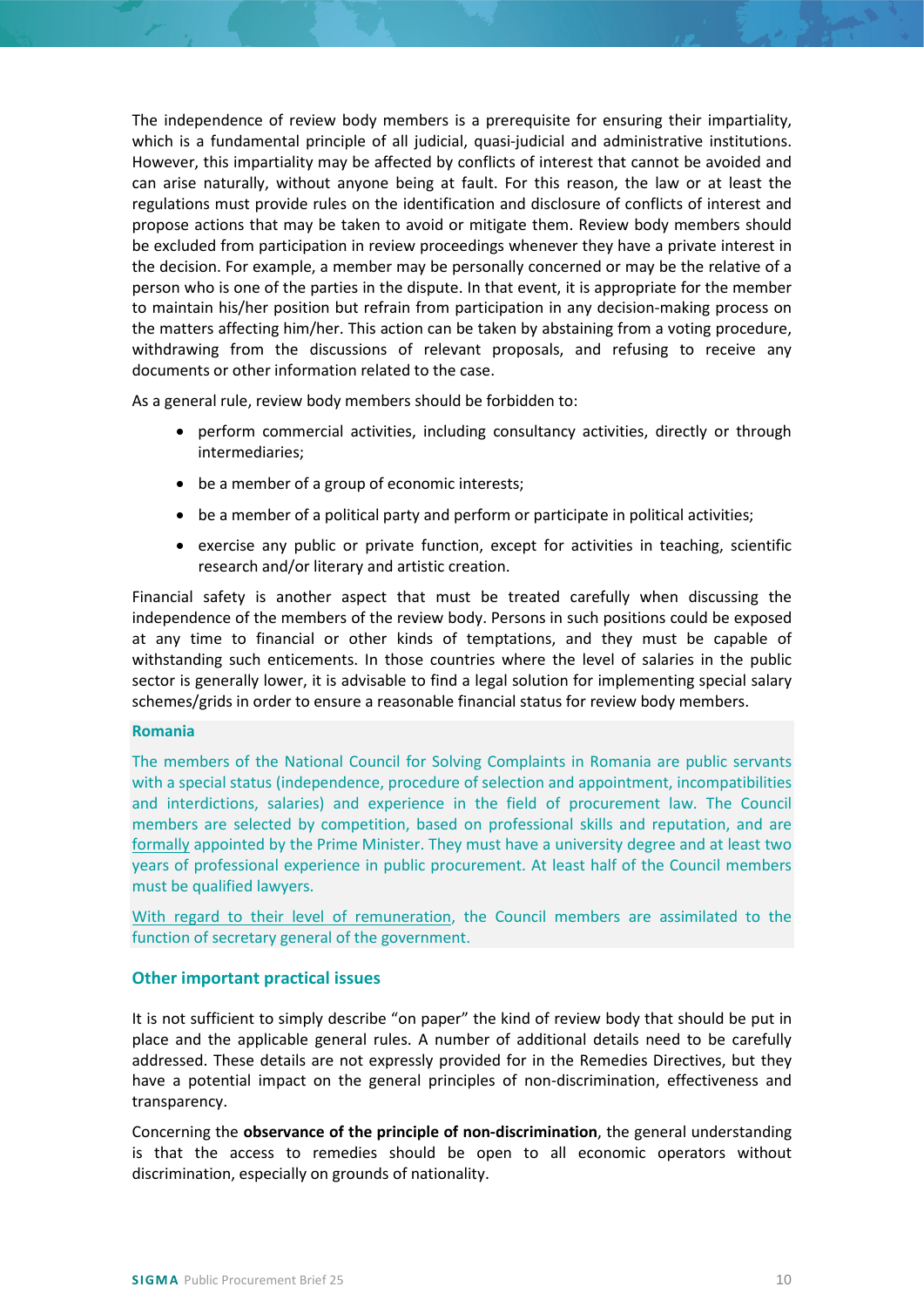Moreover, the principle of equivalence requires that, when specific remedies concern the enforcement of EU rules, the conditions for application of these remedies should be "no less favourable" than the conditions for applying similar remedies to enforce domestic rules. Rules concerning access to the review body, fees to be paid, time limits and evidence to be submitted must therefore not render the exercise of rights conferred by law impossible or excessively difficult<sup>[9](#page-10-0)</sup>.

For instance, the costs associated with review and remedies procedures should not be significant, as high costs may be seen as a disincentive for tenderers to submit complaints. Most of the Member States, in order to reduce the risk of abuse through fraudulent claims, charge an initial fee for filing a complaint. However, the fees paid to first-instance review bodies are in any case lower than those paid for an appeal or for review by last-instance bodies. The fees should be proportionate, with a view to reducing the incentive to file fraudulent or unfounded complaints while at the same time not becoming a disincentive to the submission of justified complaints and not limiting the accessibility of small and medium-sized enterprises to review and remedies procedures.

It is natural to provide in the law the most important elements that are to be included or attached to a complaint. However, the requirements regarding evidence should not be excessive or impossible to fulfil. Economic operators may sometimes fail to provide certain documents/information or to accurately observe the format requested for some papers. In such cases, it is advisable to provide these economic operators with the opportunity to complete the file.

With regard to the **observance of the principle of effectiveness**, remedies must have sufficient authority (formal power) to ensure the observance of public procurement rules, and the review must be as rapid as possible. To achieve this objective, an operational review body is a prerequisite. The review body's organisation, funding, staffing and authority to exercise its duties should be sufficient and consistent with its responsibilities.

Clear and detailed norms must be established in the law or at least at the level of implementing regulations, addressing procedural requirements and rules for the review process. Other issues also need to be clearly regulated, such as the way of allocating cases to the members of the review body (random distribution is probably the best choice where corruption is a serious threat), the means of avoiding conflicts of interest, and the qualifications required to become a member (studies, experience, knowledge and other specific skills). It is important to provide legal certainty as to whether the entire review body is to decide on cases or whether panels will be set up to adopt decisions. If the second option is preferred, the number of members on each panel should be indicated.

Procedural rules should be adopted to ensure the rapidity of proceedings, for example by laying down maximum time frames for the decisions of the review body.

All of the above-mentioned norms benefit not only the establishment of an operational review body but are also in the interest of all of the stakeholders – contracting authorities/entities as well as economic operators. These norms clearly state what the rules are and what can be expected to occur during a review procedure.

The capacities of the review body must be adequate to deal with the expected number of appeals, and in time these capacities must be strengthened in line with the overall development of the entire system. In terms of human resources in particular, administrative capacity will be reflected in staff size, the composition of staff, and their educational backgrounds.

<span id="page-10-0"></span> <sup>9</sup> See CJEU case C-327/00*, Santex SpA v Unità Socio Sanitaria Locale n. 42 di Pavia.*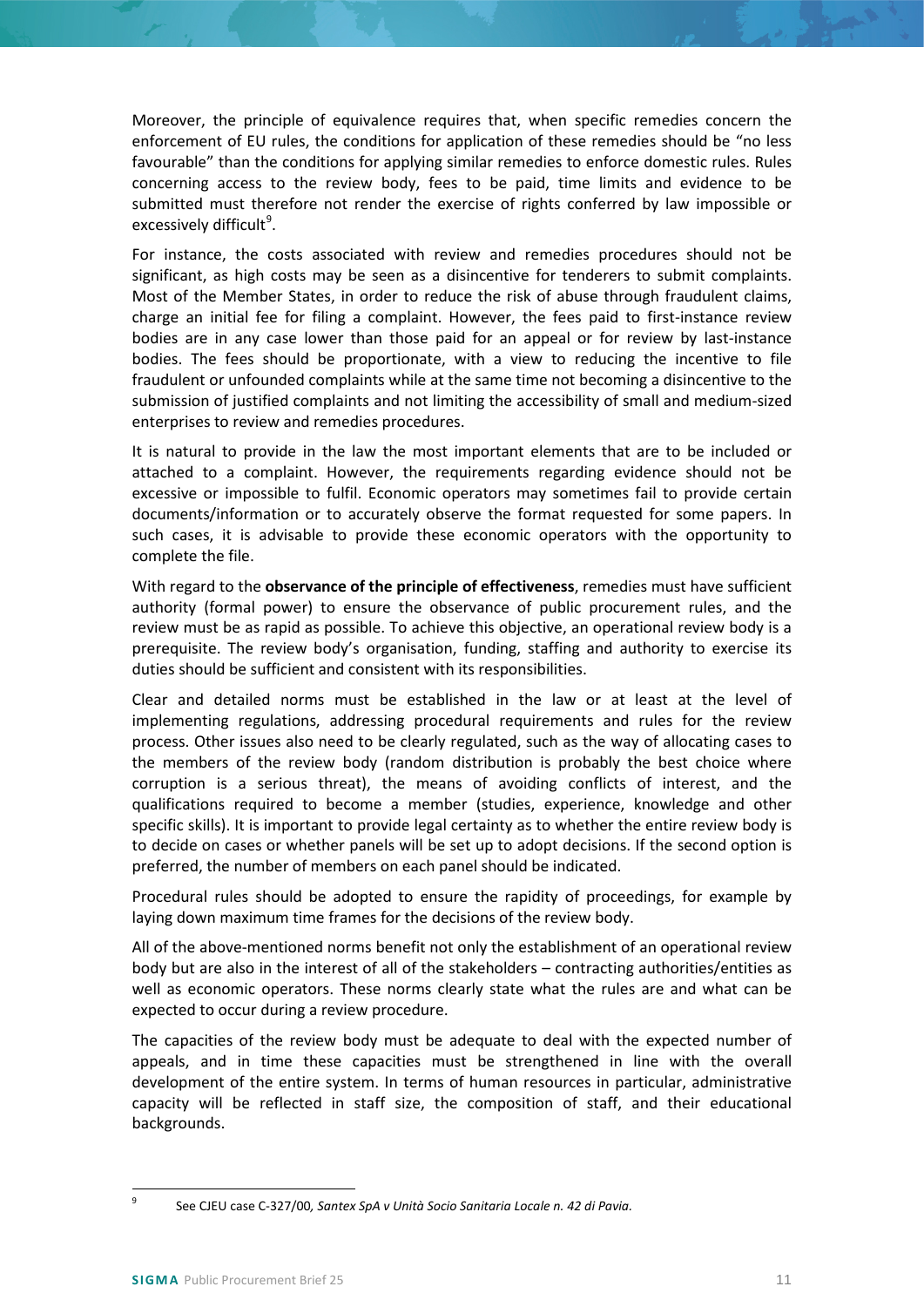If review institutions are continuously understaffed, their human resources capacity will not be sufficient to carry out their tasks effectively. The number of members of the review body should be determined by taking into consideration several important factors, such as:

- range of tasks assigned to the review body, including not only the powers granted but also the scope of the review system<sup>[10](#page-11-0)</sup>;
- number of contracting authorities/entities in the country;
- review culture, including local mentality and propensity of economic operators to file complaints against the decisions of contracting authorities/entities;
- time limits provided in the law for deciding on a dispute;
- number of members of the review body that, according to the law, have to deal with each case;
- support that can be offered to the members of the review body by the technical and administrative staff of the institution.

The educational background of the staff working in the review body is also important, as its members must not only have a good knowledge of public procurement matters but must also be capable of assessing evidence and drafting substantiated decisions. The nomination of persons to carry out review functions in the context of reforming the procurement system does not necessarily mean that they are, by that fact alone, competent to carry out those functions. The creation of a (new) review body will usually require a capacity-building effort, which would include intensive training, particularly at the beginning of the institution's activity but also in subsequent years through participation in continuing education programmes.

A sensitive issue is to decide whether the review body is to consider only the contents of the complaint and limit the review exclusively to the pleas presented by economic operators or whether it should also investigate more widely, considering the entire procurement documentation, so as to determine whether another major infringement of the law has occurred.

There are **no EU requirements for** *ex officio* **investigations** to be carried out by a review institution. Some countries have such provisions in their legislation, but many of them intend to abandon this requirement, as the outcome of these provisions has not always been positive in practice. In many cases, the applicants transferred the burden of investigation to the review body, which led to lengthy and costly procedures.

Important external support to the members of the review body could be provided if they had access to the use of external expertise to examine the technical aspects of a case. As a general rule, experts should have specialised knowledge in a particular area, and their task should be centred on providing the review body with impartial assistance on special matters, which are mostly technical or financial. Both the complainant and the contracting authority should be allowed to submit (an) expert opinion(s). In addition, the review body may appoint its own expert, who must be impartial and independent from the parties and from any other influence. If the advice provided does not appear reasonable, the review body may reject it, appoint another expert, or adopt the findings of the parties' expert, if applicable.

Basically, it is not mandatory for members of the review body to adopt the opinion of experts, but this opinion can nevertheless carry a considerable weight when making a decision. It should therefore not be disregarded arbitrarily.

<span id="page-11-0"></span><sup>&</sup>lt;sup>10</sup> In the largest group of EU Member States, the review system applies equally to contracts above and below the thresholds of the Public Procurement Directives 2004/17/EC and 2004/18/EC. For more details, see *Public Procurement Review and Remedies Systems in the European Union* (SIGMA Paper No. 41).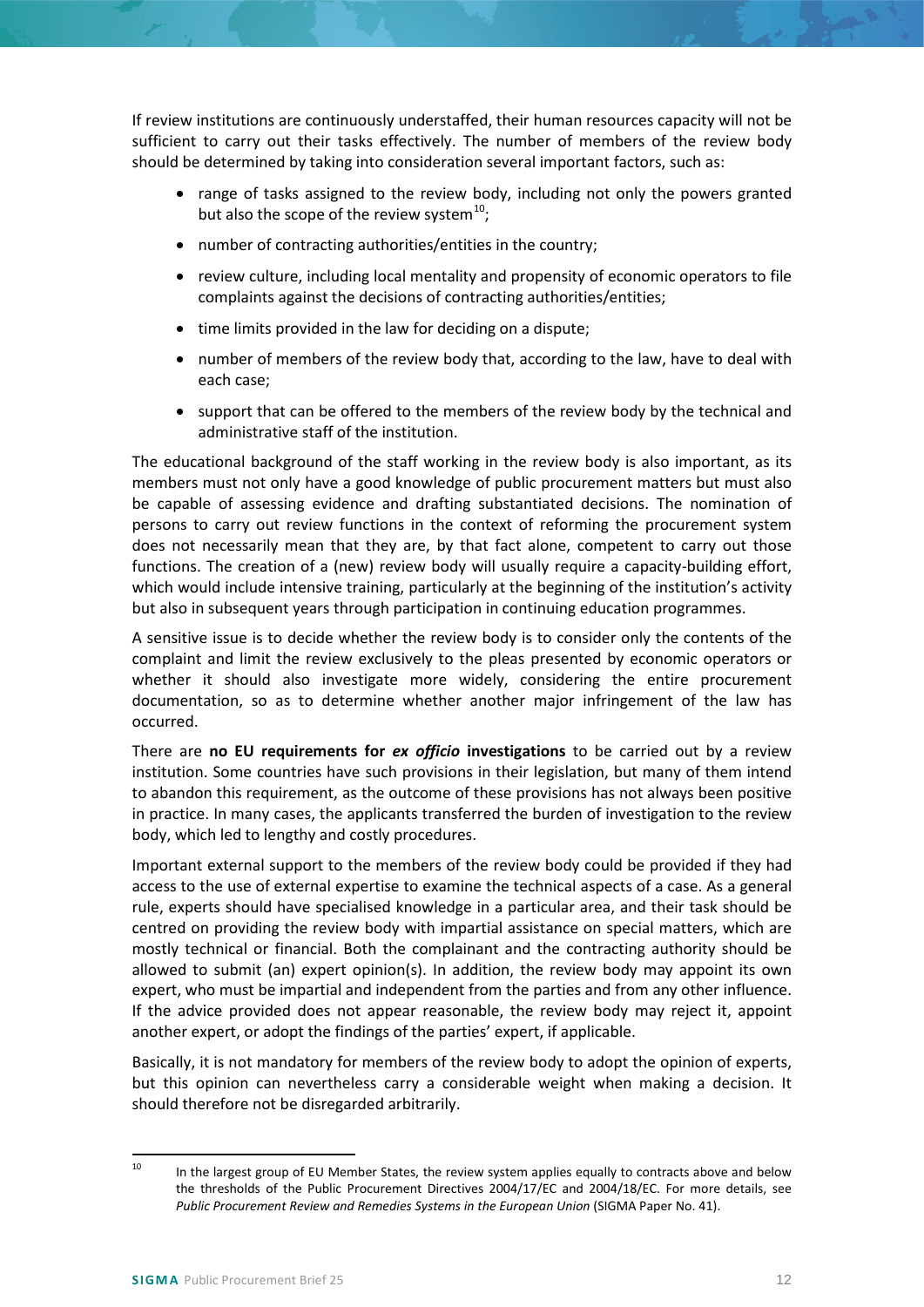As for **observance of the principles of legal certainty and transparency**, one of the most important objectives of the review body is to guarantee consistent decisions, which it should make publicly available.

A first condition is to have clear and transparent procedures that ensure the coherent application of the law. Second, each party should have the right to be informed of the development of the proceedings so as to be able to adequately prepare their arguments. Third, the parties should have the right to be informed of the reasons for the review body's decision, including the arguments that determined the evaluation of the evidence and the considerations of legal issues that were relevant to the decision.

Publication of the review body's decisions on its website is an effective tool in helping its members to ensure the increasing consistency of the institution's decisions with previous resolutions in similar cases and to avoid conflicting decisions when interpreting the law. Moreover, it could also serve as a valuable instrument for sharing review body expertise with other key stakeholders in the system. Contracting authorities/entities and economic operators would benefit from this excellent way of promoting the solutions to the various complaints resolved by the institution and its interpretation of the various problems that the procurement system is facing.

Easy access to relevant data is necessary for increasing the efficiency of the "sharing" mechanism and for allowing the rapid search for cases that meet specific criteria. For this reason, the publication of the decision in a raw form (e.g. a PDF document) would not suffice to guarantee the consistent interpretation and application of the law. It would be difficult for public procurement practitioners to quickly find solutions to legal problems, as reflected in these individual decisions, without reading all of them.

The best solution is to develop a **database of decisions, including search facilities** for individual legal problems as a means of support to practitioners in their daily procurement activities and also as an instrument for review body members to ensure consistent decision making. In addition, the review body should publish analyses of the most common legal problems encountered in procurement procedures, providing indications as to how to deal with these problems in practice (e.g. qualification criteria, award criteria, use of technical specifications, and abnormally low tenders).